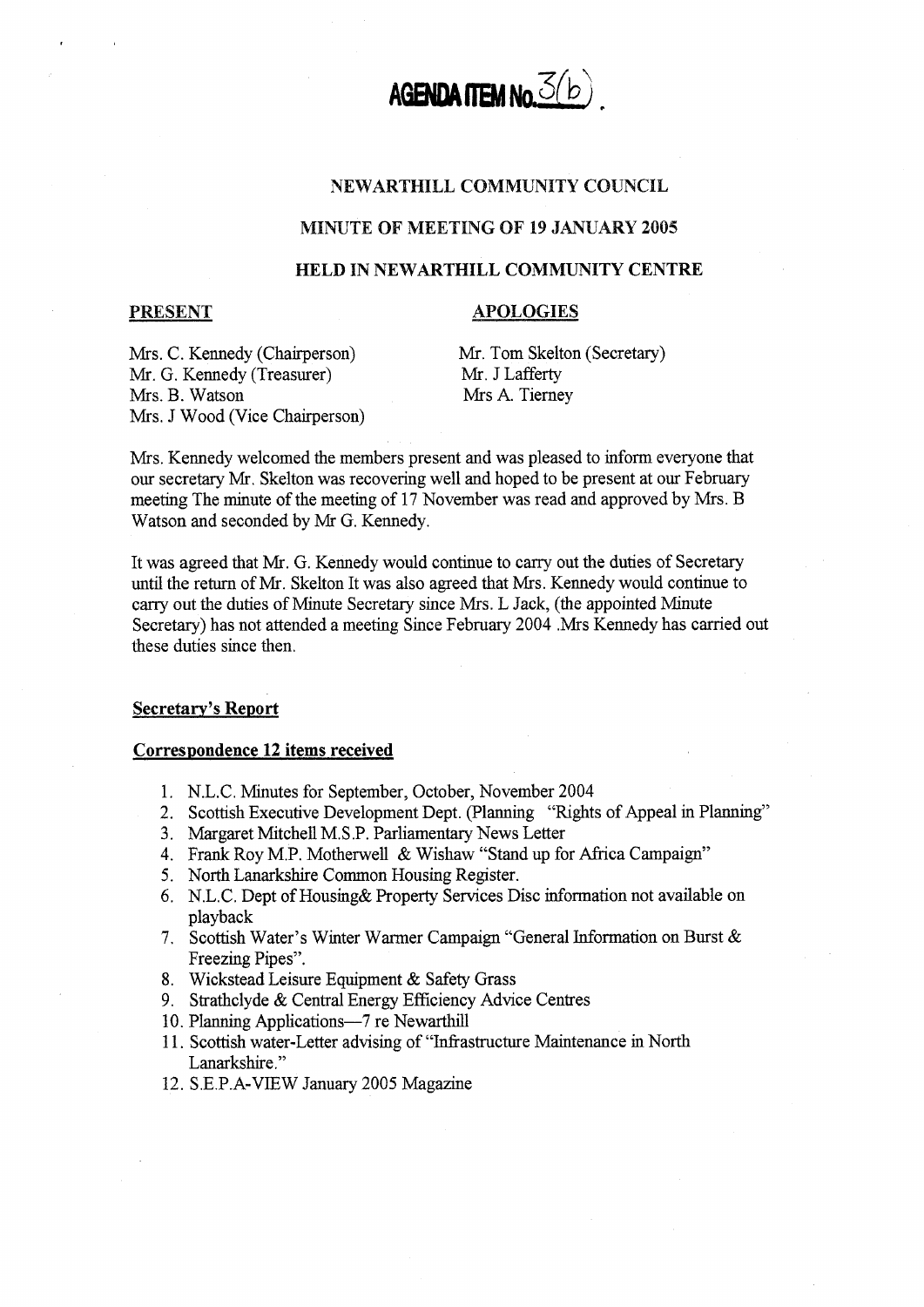Items 4,5,7,10 were discussed All other items noted

### **TREASURER'S REPORT**

Income from 17.11.04 to 19.1.05

| Community Council Grant              | £918.00 |
|--------------------------------------|---------|
| Expenditure from 17.11.04 to 19.1.05 | £150    |

Expenditure was for Honorarium Payment to Mr.T. Skelton (Secretary)

Bank Balance as at 19.1.05 (19 January 05) **2894.49** 

### **Mini Bus ReDort**

It was reported to the members that Mr. Skelton had written to Mr. T Gaffney, N.L.C. Administration Department (letter dated 29 November 04) informing him that Newarthill Community Council had decided by majority vote to wind up the Mini Bus and that the Bank account be closed, the Accounts be brought up to date and the books prepared for Audit. It was further agreed that the Sponsors, Wm. Forrest and Son, be notified of same, and all user groups to be notified of the winding up of the Mini Bus. To allow the Community Council to meet commitments for hires already booked for December and January it was decided that the 31 January 2005 be the last date of use. This should allow the user groups to seek alternative transport after this date.It was also reported that Mr.Skelton was **in** the process of going over these accounts and to date had found a number of omissions from the Debit Column These if verified should alter the final Accounts of the Mini Bus. Mr. Skelton will forward a copy of these Accounts when completed As yet no reply has been received from N.L.C.

It was also reported that a letter has been sent to Wm. Forrest mforming them of our decision regarding the Mini Bus. Thanks was expressed for the generosity of the company in sponsoring the Mini Bus for the past four years The Mini Bus will be returned to Forrest on Tuesday 1 February

*-2* Mrs.Wood wdl take \$9 of Mini Bus hire cash to Mr. Skelton.

### **A.O.C.B.**

À

It was confirmed that the list of the Office Bearers for 2004-2005 has been sent to N.L.C. and the Constitution signed and returned

Mrs. Wood asked why the Community Council could not give donations to other groups The Council referred to the letter from N.L.C. dated 15 April 2003 which gives